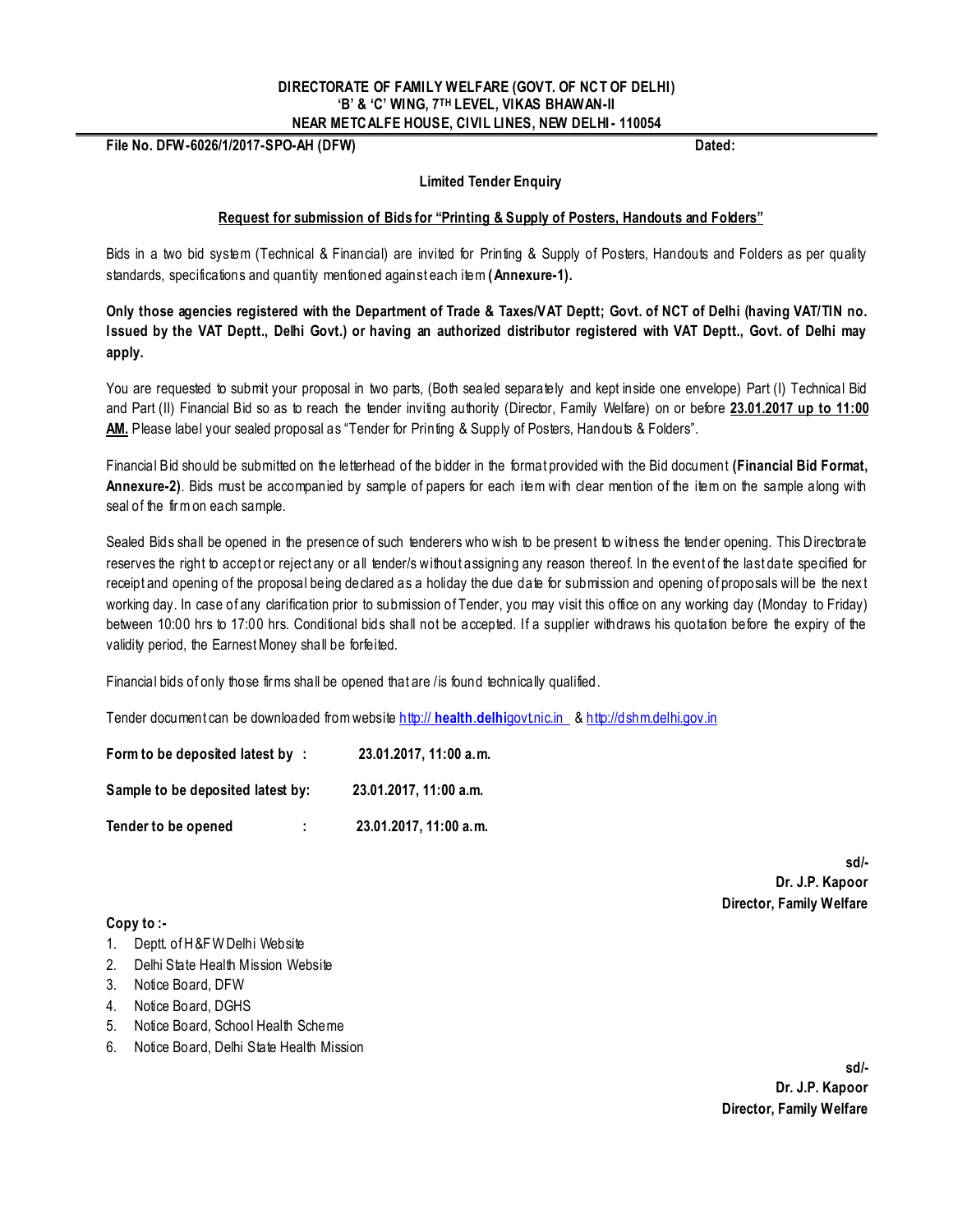#### **DIRECTORATE OF FAMILY WELFARE (GOVT. OF NCT OF DELHI) "B" & "C" WING, 7TH LEVEL, VIKAS BHAWAN-II NEAR METCALFE HOUSE, CIVIL LINES, NEW DELHI- 110054**

#### **Section-I**

## **(TO BE FILLED IN BY THE TENDERER)**

| A 1. (a) | Name of the firm                  |
|----------|-----------------------------------|
| (b)      | Address and email ID of the Firm: |
| (c)      | Contact (landline/Mobile No.).:   |
| (d)      |                                   |
| 2. (a)   | DVAT No.                          |
| (b)      | PAN No.<br>٠<br>٠                 |

#### 3**. Details of Earnest Money Deposit.**

| <b>EMD( Amount in Rs.)</b> | FDR | <b>Dated</b> |  |  |  |
|----------------------------|-----|--------------|--|--|--|
|                            |     |              |  |  |  |

- (i) Rates should be inclusive of free delivery in any part of Delhi.
- (ii) Acceptance of Goods will be subject to the inspection/physical verification by the inspection committee. If the supply is found defective/not confirming to the specification/quantity the same has to be replaced/replenished within 48 hours without any extra cost to the purchaser.
- (iii) The work/supplies should be strictly in accordance with the specification laid down under the Tender.
- (iv) Only one sample of each item needs to be deposited. The tender properly sealed should be deposited in the chamber of Head of Office at **Directorate of Family Welfare, "B" Wing 7th Floor, Civil Lines, Delhi- 54. Last date for submission of tender document, complete in all respect is 23-01-2017, 11:00 AM.**
- (v) The technical bid form duly filled in and with enclosures attached i.e. complete in all respect should be sealed in a separate envelope **inscribing "Technical Bid for printing & supply of Posters/Handouts/Folders.**
- (vi) Each bidder shall submit only one bid.
- (vii) Term & conditions duly signed as token of acceptance must accompany the Technical Bid.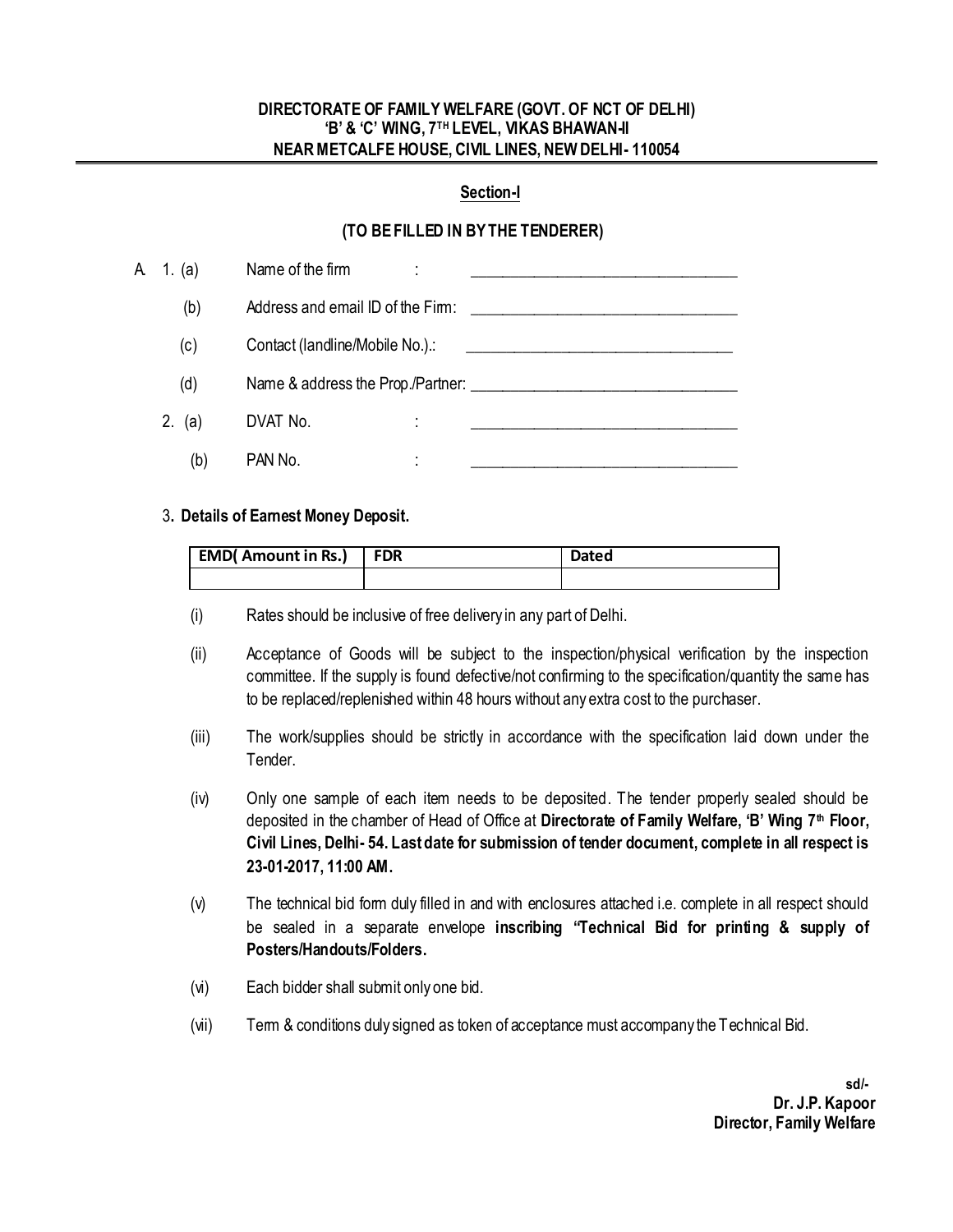All the above terms & conditions are accepted byme/us.

Place : \_\_\_\_\_\_\_\_\_\_\_\_\_\_\_\_

Date : \_\_\_\_\_\_\_\_\_\_\_\_\_\_\_\_

**Signature of the tenderer with seal of the firm/authorized signatory**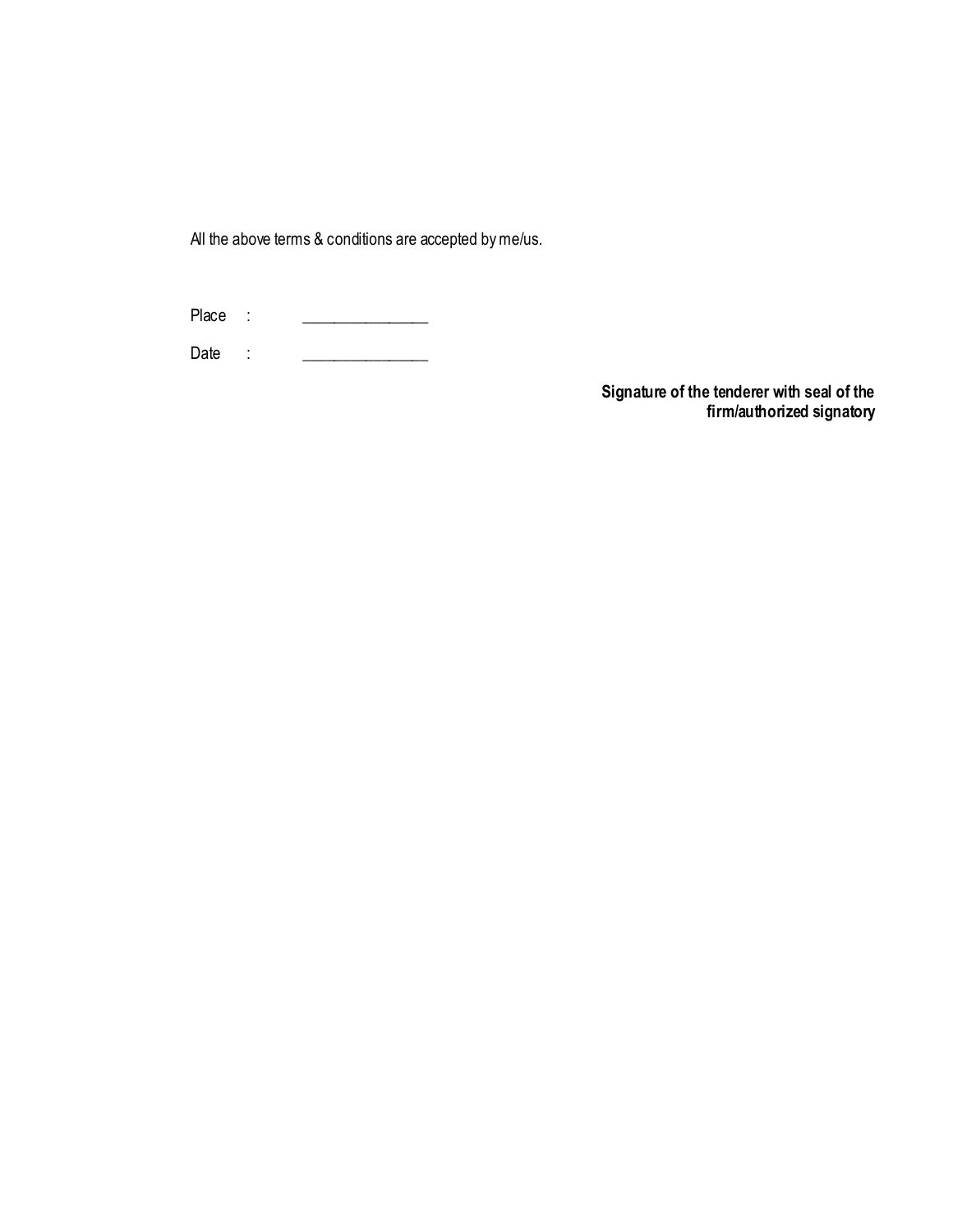### **DIRECTORATE OF FAMILY WELFARE (GOVT. OF NCT OF DELHI) "B" & "C" WING, 7TH LEVEL, VIKAS BHAWAN-II NEAR METCALFE HOUSE, CIVIL LINES, NEW DELHI- 110054**

## **Section-II**

### **Documents required to be submitted in the Technical Bid:**

- a) Self attested copy of certificate of Service Tax (certificate indicating TIN No.)
- b) Self attested copy of VAT Registration of the firm and copy of VAT Number.
- c) Self attested copy of PAN Card of the firm.
- d) An undertaking on Rs. 100/- Judicial stamp paper as per **Annexure-3** to the effect that the firm has not been blacklisted by any of the Govt. Departments/Corporations and PSUs in the past. The undertaking must be signed by the owner. If an authorized signatory is signing the undertaking, the letter of the authorization by the owner of the firm should be enclosed.
- e) Earnest Money deposit (EMD):

| Item | EMD to be deposited (in Rs.)                                        |
|------|---------------------------------------------------------------------|
|      | Posters/Handouts/Folders   Rs. 50,000/- (Rupee Fifty Thousand only) |

## **EMD should be submitted only in the form of Fixed Deposit Receipt in favour of State Health Society, Sub Account RCH, Delhi.**

f. Sample for each item (duly indicative of item, stamped and roughly A4 in size). In case multiple items have the same specification, please submit one common sample indicating the items for which the sample is meant.

### **Terms and Conditions for submitting Tender document:**

- 1. Validity of Earnest Money Deposit (EMD) EMD shall remain valid for a period of minimum 180 days after the last date specified for submission of Tender.
- 2. Evaluation of Technical Bid
	- a. The purchaser shall evaluate the technical bid, as per the timelines indicated in the tender document. However, this Directorate reserves the right to change the date for evaluation of bids. Any such change shall be communicated to the tenderers via mail. All the tenders are hereby directed to share their valid/working email ID on the external envelop in bold letters. No phone calls in this regard shall be made by the purchaser.
	- b. Quality check of the sample material provided by the bidder along with scrutiny of other documents submitted by the firm in technical bid will be done by the Tender Committee of this Directorate.
	- c. Technical Evaluation will be done on the following criteria indicated :-
		- Submission of all the relevant documents
		- Submission of EMD
		- Sample
	- d. Financial bid of only those bidders who will be technically qualified will be opened in presence/absence of the bidders. It is probable that Financial Bids are opened the same day.
	- e. All the pages of the tender document must be numbered & signed by the authorized signatory of the tenderer.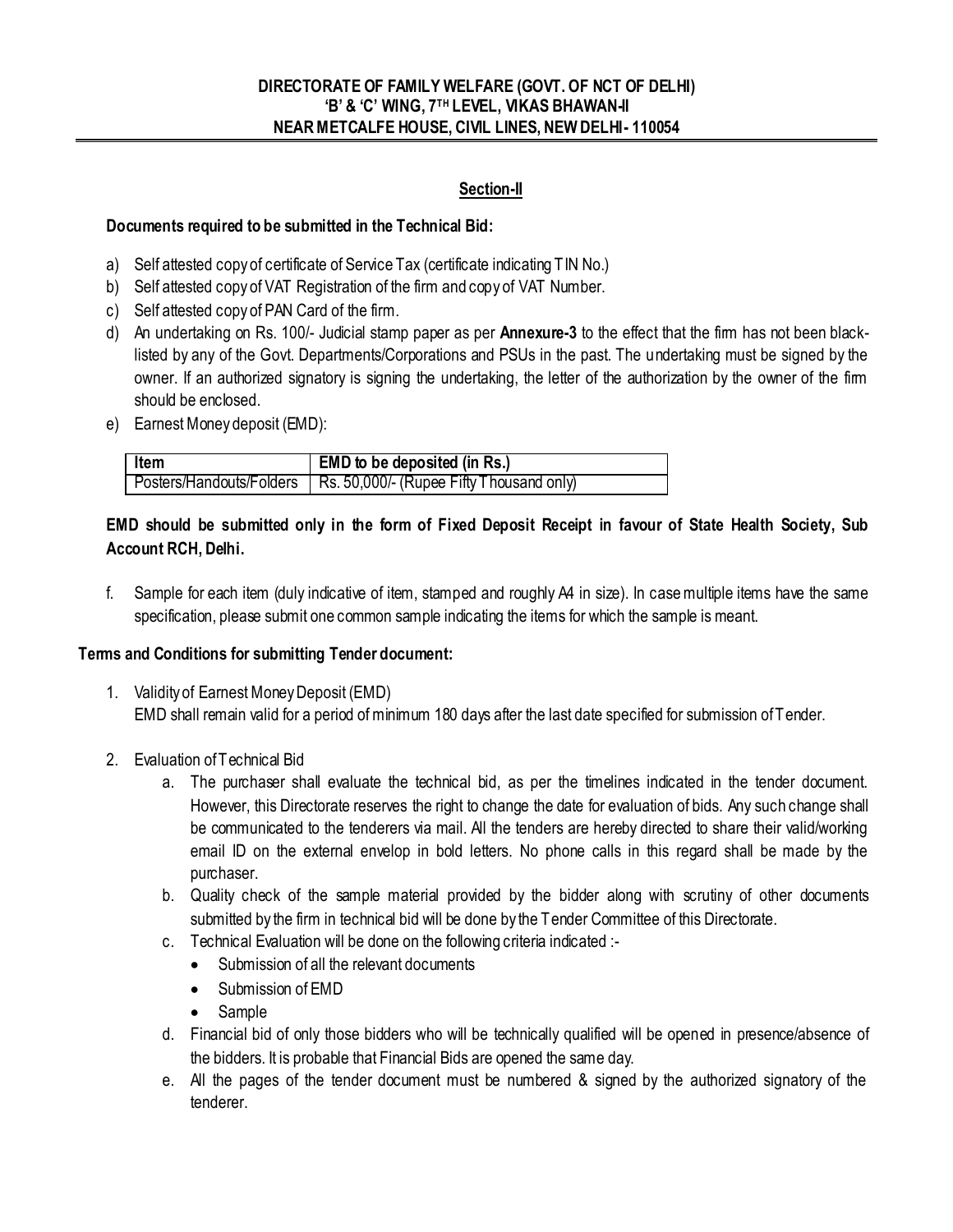# 3. Evaluation of Financial Bid

The purchaser shall evaluate the bids that are determined to be substantially responsive i.e. which

- a) Are properly singed and stamped
- b) Confirm to the terms and conditions and specifications mentioned in tender document.
- c) Financial Bid shall indicate the price offer being made by the firm for per piece of each item in the format as per A**nnexure-2**: Financial Bid submitted in any other format except Annexure-2 will not be accepted.
- d) The VAT/any other taxes on the said items must be indicated separately.
- e) Only single price against each item shall be accepted.
- f) Rates should be quoted in Indian Rupee only and rates once quoted shall be final and shall not be subject to any adjustment or increase on any account.
- g) Any overwriting/cutting etc. in quoted rate will make the quotation liable to be rejected.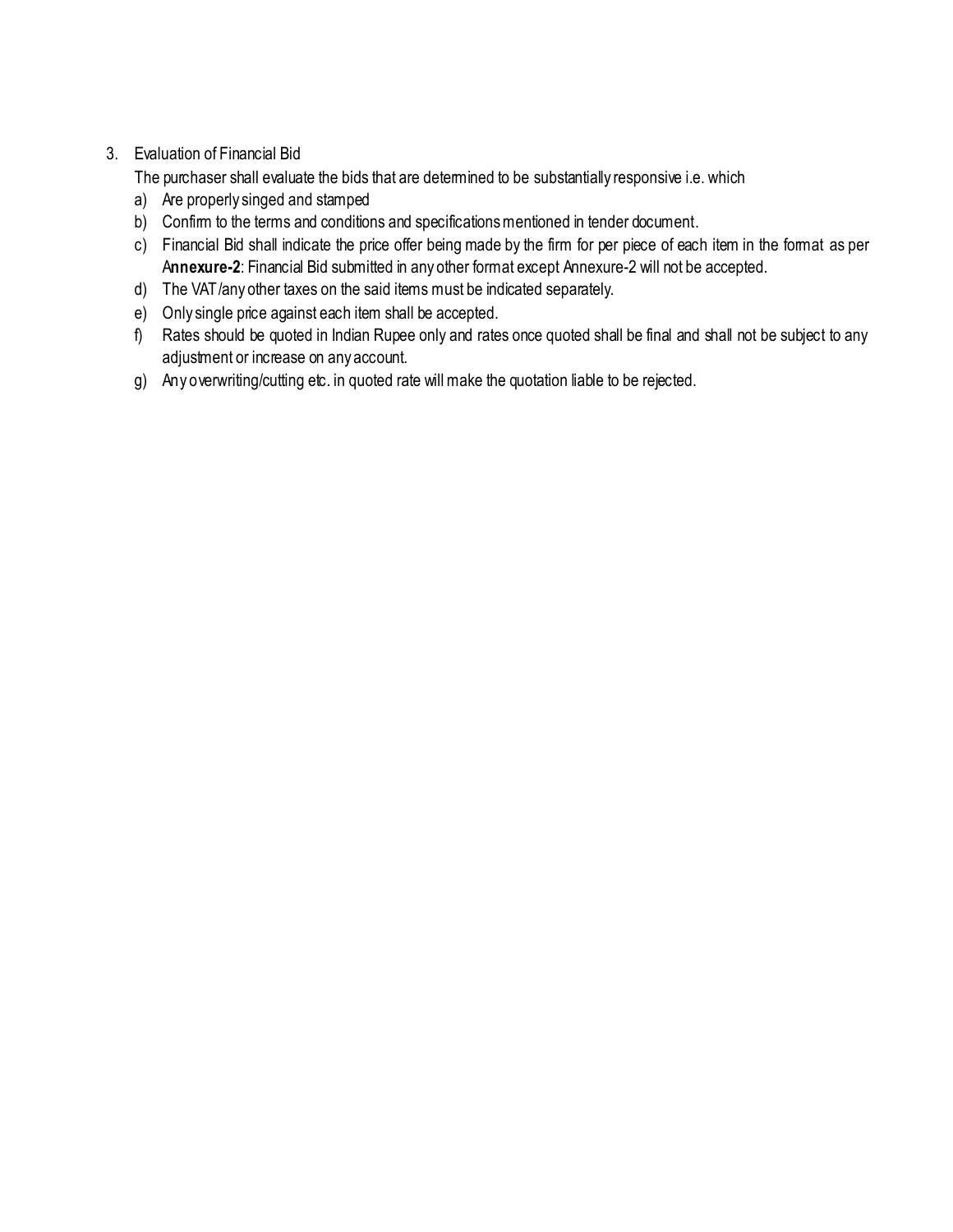# **Section-III**

# **4. Award of contract**

The purchaser will award the contract to the bidder/s whose bid has been determined to be substantially responsive and technically approved and who has offered the lowest evaluated quotation price.

- a. Notwithstanding the above, the purchaser reserves the right to accept or reject any quotation and to cancel the bidding process and reject all quotations at any time prior to the award of the contract.
- b. The bidder, whose bid is accepted, will be notified of the award of the contract by the purchaser prior to the expiration of the quotation validity period. (i.e. one week from the date fixed for opening of technical bid. However, Director Family Welfare has the right to extend the validity period.
- **c. Supply must be made from Delhi and against a sale invoice issued from Delhi. As noted before, the agency/firm/dealer supplying the item must be registered with VAT Deptt. of NCT Delhi and carry a valid Tax Identification Number (TIN) issued by it.**
- d. EMD of the unsuccessful bidders shall be returned after the process of selection of the agency for supply of all printed material is complete.
- e. EMD of the selected vendor/s shall be retained as Performance Security. EMD hence should be valid for a period of 6 months from the date of publishing of this tender.
- f. The EMD retained as performance security will be returned only after satisfactory completion of the job against submission of request for the same subject to such deductions that may be deemed fit at the sole discretion of Director, Family Welfare in case of non fulfillment of any of the terms and conditions of the Tender/Purchase Order for supply & printing of the items.
- g. If your rate/s is/are accepted, Directorate of Family Welfare/Directorate General of Health Services will issue a Purchase Order for supply of printed materials as per their individual requirement.
- **h. Proof and sample for approval must be submitted within 24 hrs of the issue of Purchase Order.**
- **i. Full quantity of printed materials as per the purchase order must be supplied latest within 07 days of approval of proof.**
- j. Bidder will be required to deliver the material at any place is Delhi without any additional cost to the purchaser.
- k. In case the tender, whose rates have been approved and after the order is placed, fails to discharge the obligation of tender so awarded to him, part or in full, Director, Family Welfare has the right to place the order to other firm at the cost and risk of contractor and Director, Family Welfare shall have the right to forfeit the EMD or to take any legal action against defaulting contractor/agency.
- l. No interest on EMD shall be paid.
- m. Specifications mentioned on the financial bid format should be strictly followed and bidders are requested to quote their rates for the specifications mentioned on the format against each item separately and exactly as per sample submitted with technical bid. Any deviation from makes and specifications shall lead to rejection of material for which no payment shall be made and the supplier shall be required to lift the rejected material within three days from the date of reporting of the rejected material at their own cost and risk.
- n. Quantity of supply can be altered by 10% while placing the work order.
- o. The payment will be made on presentation of the bill in two copies (original and duplicate) in the name of officer placing the work order after the satisfactory completion of job along with acknowledged delivery challan and its acceptance.
- p. There will be no advance payment or payment of interest for any delay in payment. However, purchaser will make payment within six weeks from the date of satisfactory supply of order and after submission of bill in duplicate.
- q. The Department will not be responsible for any clerical mistake if so happen.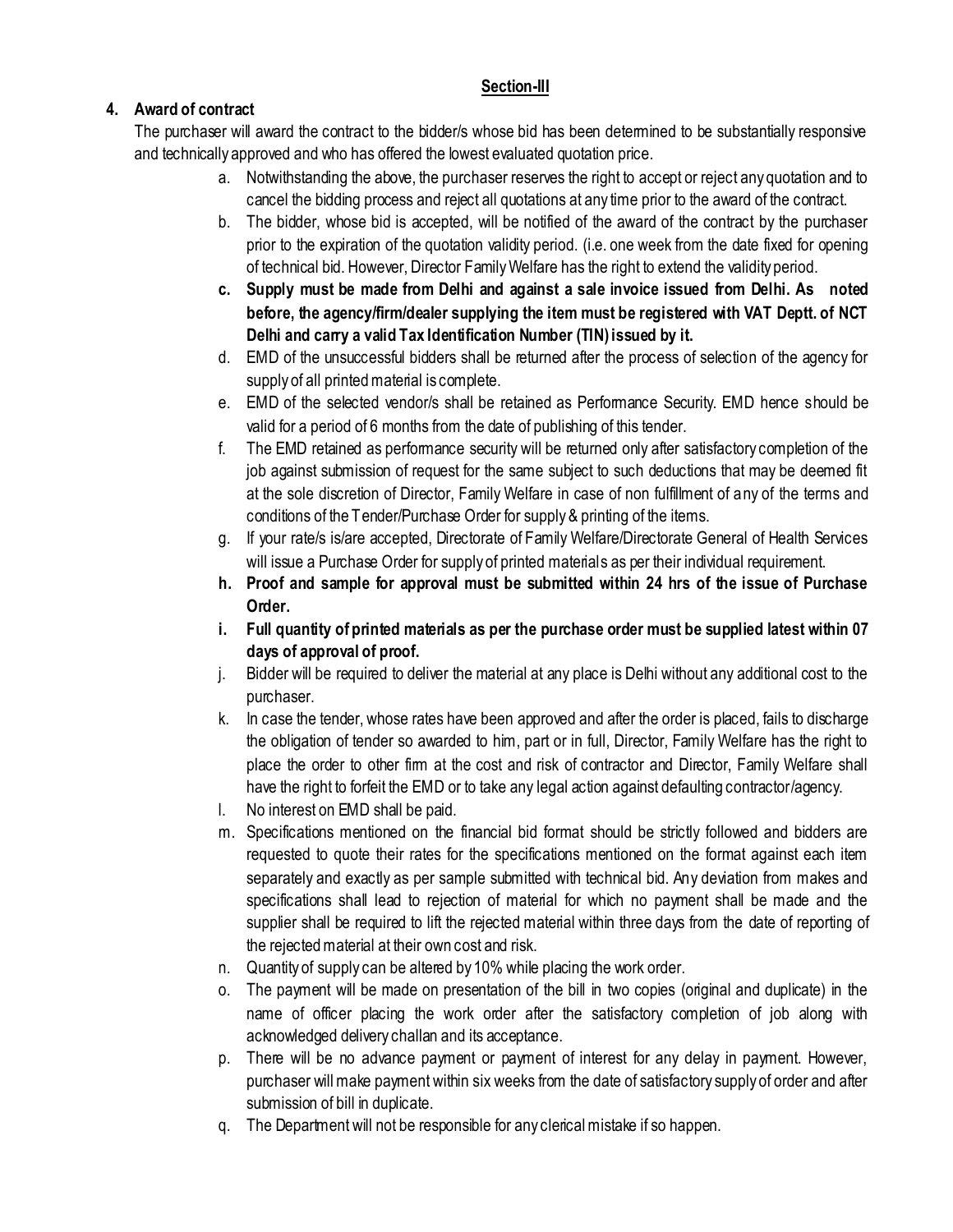- r. Income Tax as applicable to be deducted at source in all cases of payment to the contractor.
- s. These terms & condition are to be signed by the tenderer at the place specified below which would be final and legally binding on him. The tenderer is not entitled to insert/add/delete any term/condition whether made herein or thereby in separate note/letter and Director, Family Welfare shall not be bound by any such addition/deletion.
- t. In case of any dispute the decision of Director, Family Welfare will be final and binding on both the parties.
- u. Any litigation in connection with the Tender shall be subject to the jurisdiction of Courts at Delhi.

## Submission of proposal:

- **1.** Covering letter should clearly indicate the list of enclosures with enclosure page number in **Annexure-4.**
- 2. Proposal should be submitted as a Two Bid System with separate sealed envelope for Technical & Financial Bids with both envelopes kept in one envelope. All the envelopes to be lebelled appropriately as – Technical Bid for Printing & supply of Poster/Handouts/Folders & Financial Bid for Printing & supply of Poster/Handouts/Folders. The envelope in which both Technical & Financial Bid envelopes shall be kept must be sealed and lebelled as "Bid for Printing & Supply of Poster/Handouts/Folders".
- 3. Only the Technical Bid shall be opened for evaluation. Based on the evaluation of the technical bids, financial bid of only those firms found eligible technically shall be opened.
- 4. The tender document must be typed or handwritten in a legible handwriting without any cutting or erasing.
- 5. Each and every page of the tender document must be signed and numbered.

**All the above terms & conditions are accepted by me/us. I/We bound myself/ourselves to observe them in the event of my/our tender being accepted. The EMD is enclosed.** 

> **Signature of the tenderer with seal of the firm/authorized signatory**

**Place: \_\_\_\_\_\_\_\_\_\_\_\_\_\_**

**Date: \_\_\_\_\_\_\_\_\_\_\_\_\_\_\_**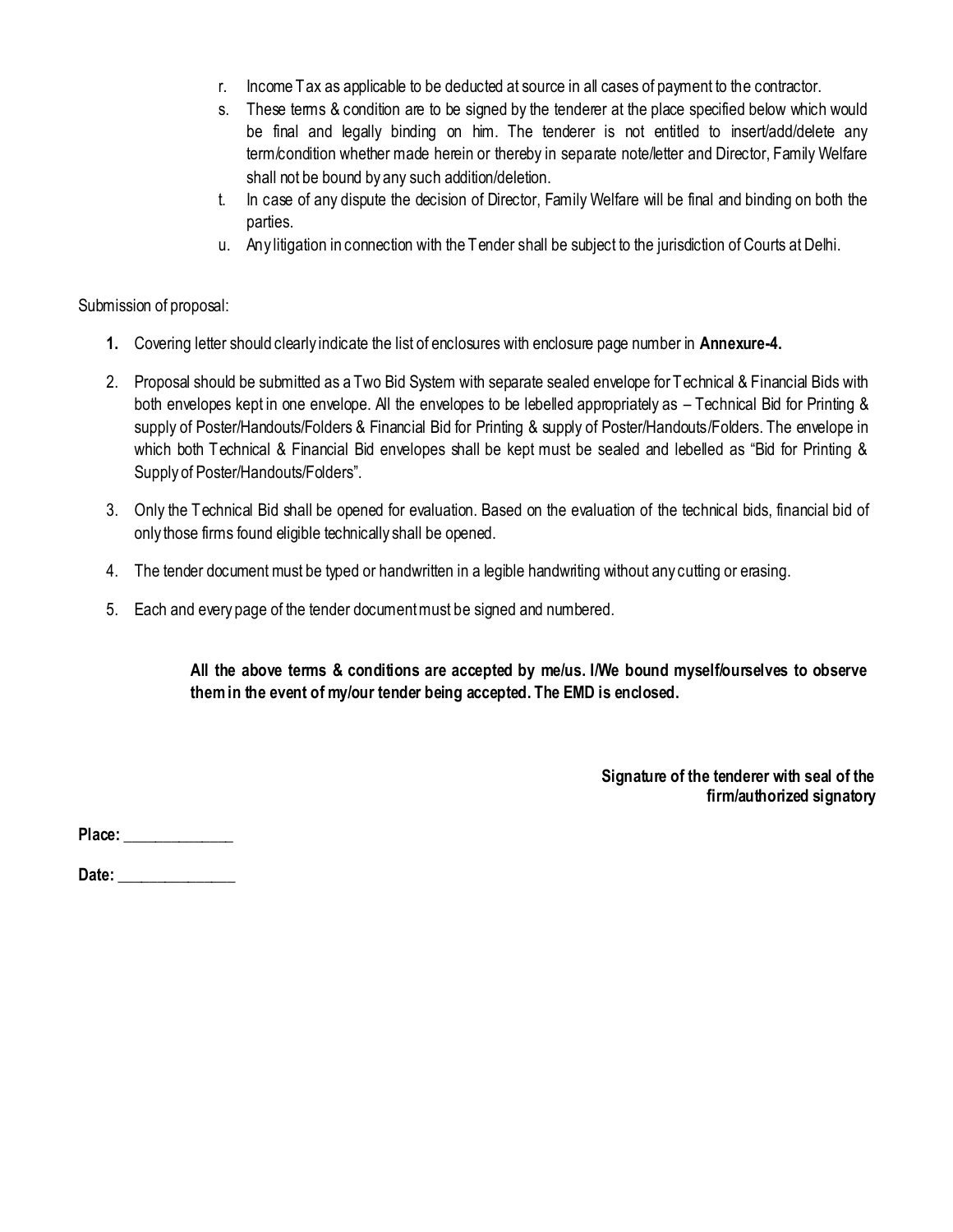# **Detail of items to be printed & supplied**

| S. No            | Item                    | <b>Specification</b>                                                                                                                                              | <b>Total Quantity</b> |
|------------------|-------------------------|-------------------------------------------------------------------------------------------------------------------------------------------------------------------|-----------------------|
| 1.               | Poster (3<br>Types)     | Size: 18" X 22", 120 GSM Cromo Art<br>Paper, Glossy<br>4 Color, Complete Gumming                                                                                  | 48,000 +/- 10%        |
| 2.               | Handout (2<br>Types)    | Size: 210 X 297mm,<br><b>90 GSM</b><br>Indian Art Paper, Matte Finish<br>4 Color, Both Sides Printing                                                             | 13,50,000 +/- 10%     |
| 3.               | Handout-<br><b>ASHA</b> | Size: 210 X 297mm,<br>90 GSM<br>Indian Art Paper, Matte Finish<br>4 Color, Both Sides Printing                                                                    | $5,000 + 1.10\%$      |
| $\overline{4}$ . | Handout-<br><b>AERF</b> | Size: 210 X 297mm,<br><b>90 GSM</b><br>Indian Art Paper, Matte Finish<br>Single color , Both Sides Printing                                                       | 16000 +/-10%          |
| $\overline{5}$ . | Folder (2<br>Types)     | Finished Size: 210 X 297mm,<br>Open Size: 297 X 630mm<br>110 GSM Indian Art Paper<br>2 Folds<br>perforation along the second fold<br>4 Color, Both Sides Printing | $16,000 + 10%$        |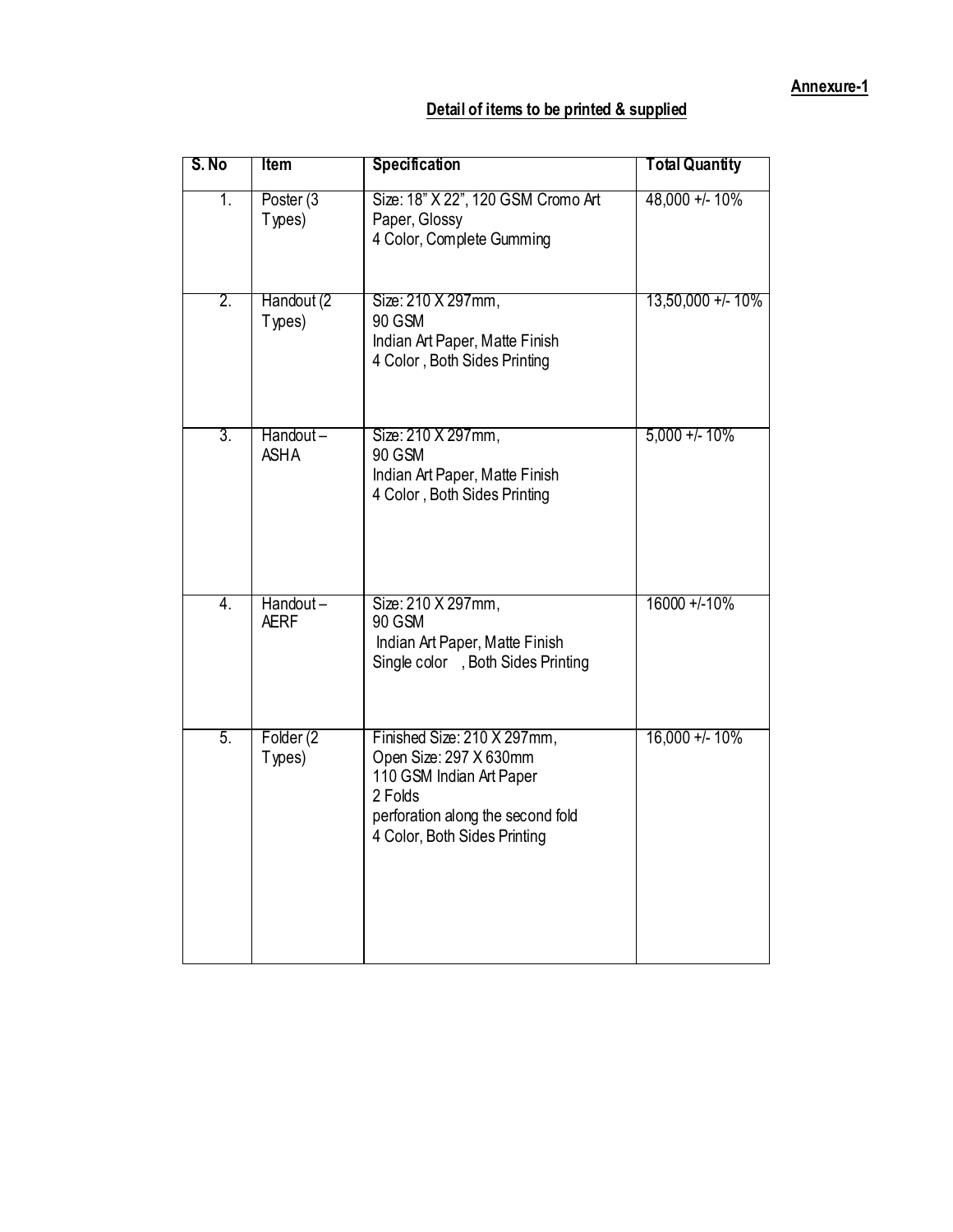## **Format for submission of Financial Bid**

| S.No.          | <b>Item &amp; Specification</b>                                                                                                                                                       | Quantity   | <b>Unit</b><br>of <sub>l</sub><br><b>Measurement</b> | Rate/unit (Incl. of all<br>taxes) |
|----------------|---------------------------------------------------------------------------------------------------------------------------------------------------------------------------------------|------------|------------------------------------------------------|-----------------------------------|
| $\overline{1}$ | Poster (3 Types)<br>Size: 18" X 22", 120 GSM Cromo Art<br>Paper, Glossy<br>4 Color, Complete Gumming                                                                                  | 48,000     | 1 Poster                                             |                                   |
| $\overline{2}$ | Handout (2 Types)<br>Size: 210 X 297mm,<br>90 GSM<br>Indian Art Paper, Matte Finish<br>4 Color, Both Sides Printing                                                                   | 13,50,0000 | 1 Handout                                            |                                   |
| 3              | Handout-ASHA<br>Size: 210 X 297mm,<br>90 GSM<br>Indian Art Paper, Matte Finish<br>4 Color, Both Sides Printing                                                                        | 5,000      | 1 Handout                                            |                                   |
| $\overline{4}$ | Handout-AERF<br>Size: 210 X 297mm,<br>90 GSM<br>Indian Art Paper, Matte Finish<br>4 Color, Both Sides Printing                                                                        | 16,000     | 1 Handout                                            |                                   |
| $\overline{5}$ | Folder (2 Types)<br>Finished Size: 210 X 297mm,<br>Open Size: 297 X 630mm<br>110 GSM Indian Art Paper<br>2 Folds<br>perforation along the second fold<br>4 Color, Both Sides Printing | 16,0000    | 1 Folder                                             |                                   |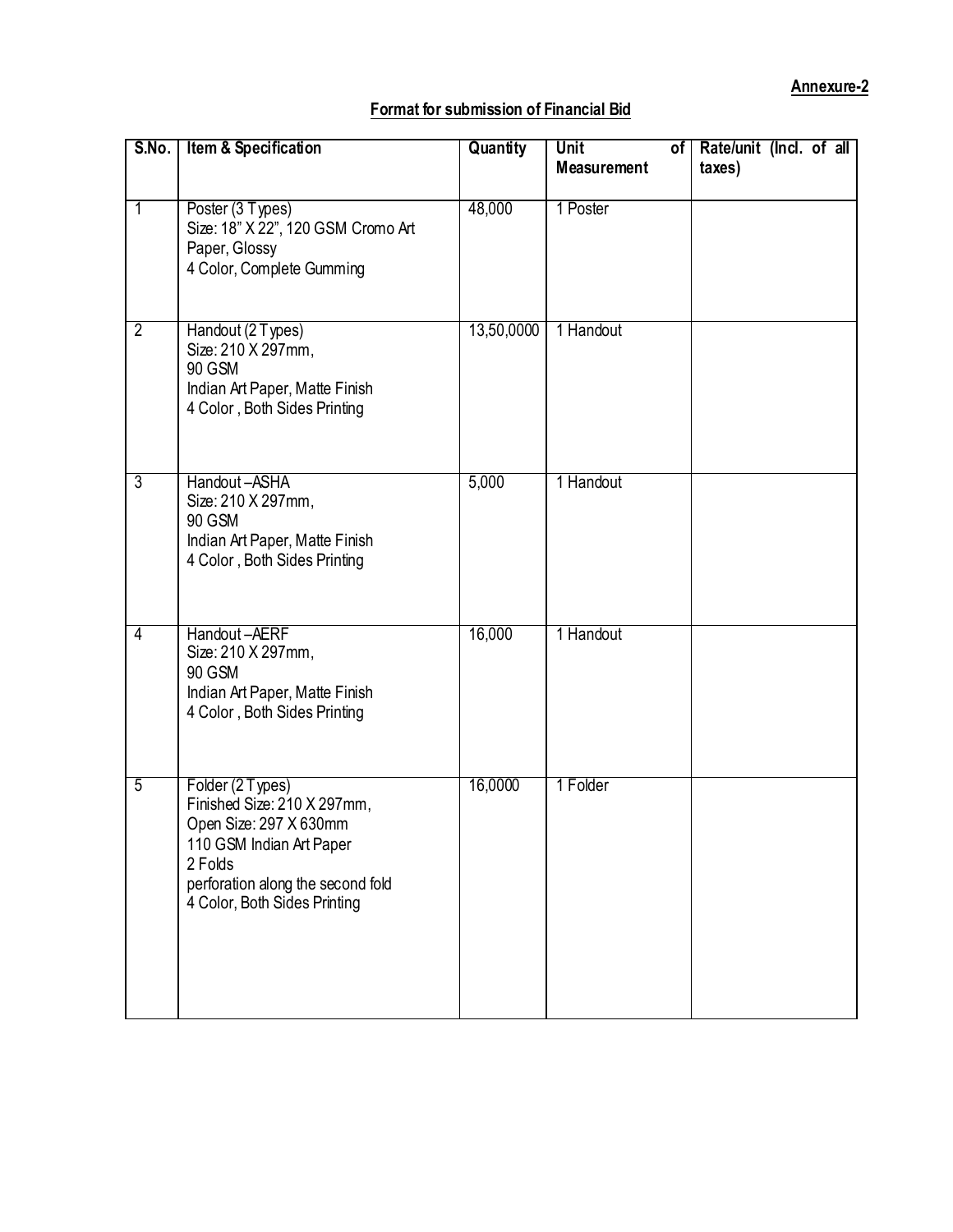## **Annexure-3**

#### *'Notarised on Rs. 100/- Non Judicial stamp paper'*

#### **UNDERTAKING**

|  |  | That I am the Director/proprietor / partner/authorized signatory (tick the appropriate one) of M/s. |  |  |  |  |  |
|--|--|-----------------------------------------------------------------------------------------------------|--|--|--|--|--|
|  |  |                                                                                                     |  |  |  |  |  |

My/our firm has participated in the Limited Tender Enquiry of Directorate of Family Welfare, 'B' & 'C' Wing, 7<sup>th</sup> Floor, Vikas Bhawan-II, Civil Lines, Delhi-110054 for printing and supply of Poster, Handouts & Folders.

That our firm / company / corporation and any of its Directors / Proprietor / Partner / authorized signatories has not been convicted / nor a criminal case is filed against us or pending in any court of India by any department of the government unde r Prevention of Corruption Act or for cheating / defrauding government / embezzlement of government fund or for any criminal conspiracy in the said matters.

That our firm/company/corporation is not be currently under conviction for manufacturing/supplying sub-standard material or on any other grounds Act or rules framed there under.

That I have read the terms and conditions of the tender and I agree to abide by these terms and conditions and other guidelines issued in this regard.

That the information given by me in this tender form is true and correct to the best of my knowledge and belief and the rates quoted are not higher than the rates quoted to other Govt. / Semi Govt. / Autonomous / Public Sector Hospitals / Institutions / Organizations situated in India/Delhi in the same financial year.

That I have not been deregistered or black listed by any govt. /autonomous institution, hospital or body in India for an item which is being quoted here by me in this tender or for participating in bid altogether.

If there is any conviction from any authority which adversely affects my eligibility to bid in this tender for this item, I shall inform Directorate of Family Welfare immediately.

Our firm / company / corporation details are:

- a) Nature of firm (Public Ltd, Pvt. Ltd, Proprietary, Partnership etc):
- b) Authority with which it is registered :
- c) Registered Address:
- d) Address of correspondence:
- e) Phone: Landline: Mobile
- f) Fax:
- g) email :

**Signature** 

**Name of Proprietor / Partner/Authorized Signatory of bidder** 

**With firm"s rubber stamp**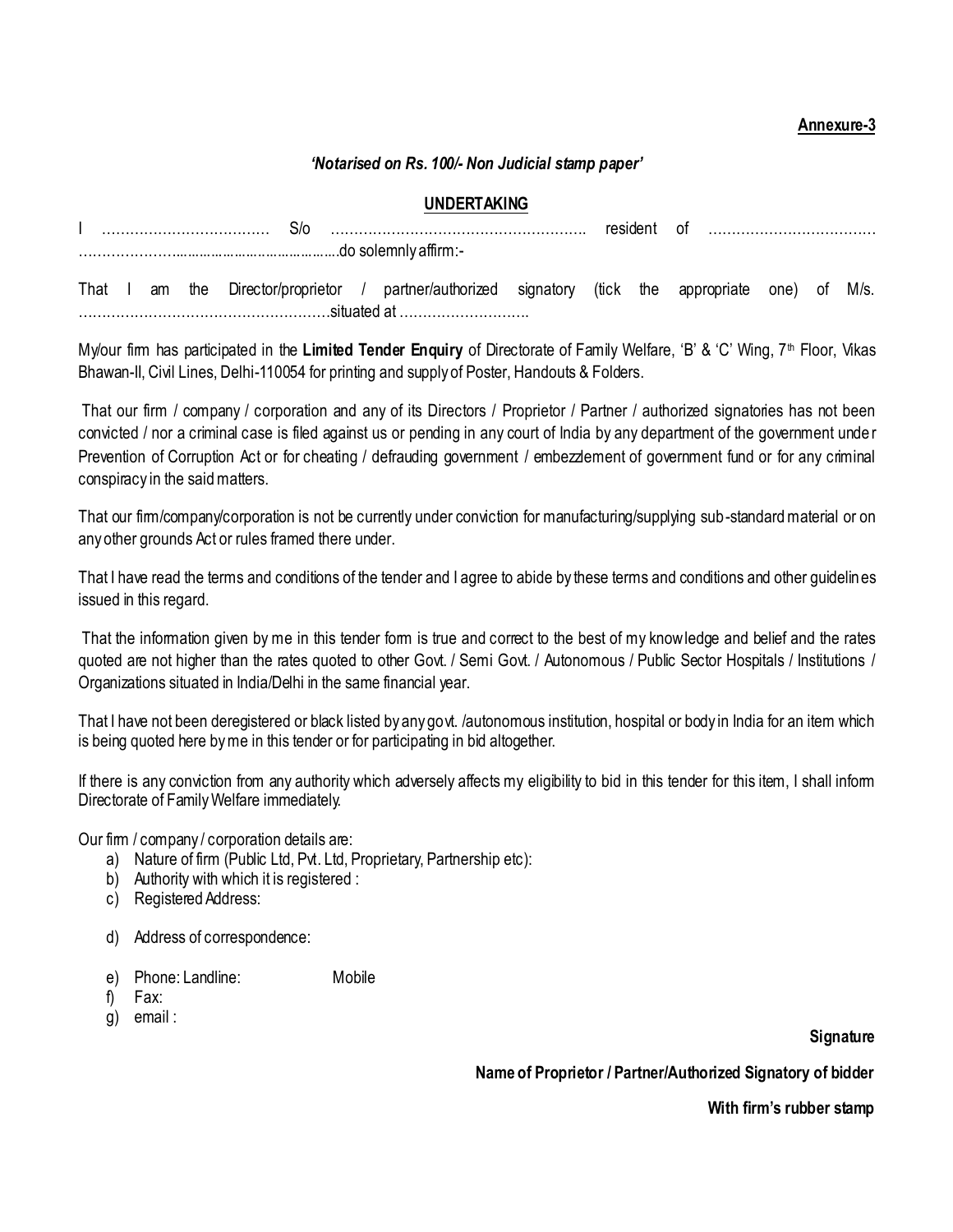### **Verification**

I pledge and solemnly affirm that the information submitted above is true to the best of my knowledge and belief.

Place ……………………..

Date ……………………..

**Signature** 

**Name of Proprietor / Partner/Authorized Signatory of bidder** 

**With firm"s rubber stamp** 

*Note:* 

\* All correspondence shall go to the email given here, and preferably be with @domain name of the firm

*Letter of authorization to sign the tender document/ related papers/ deeds are to be enclosed with this undertaking*